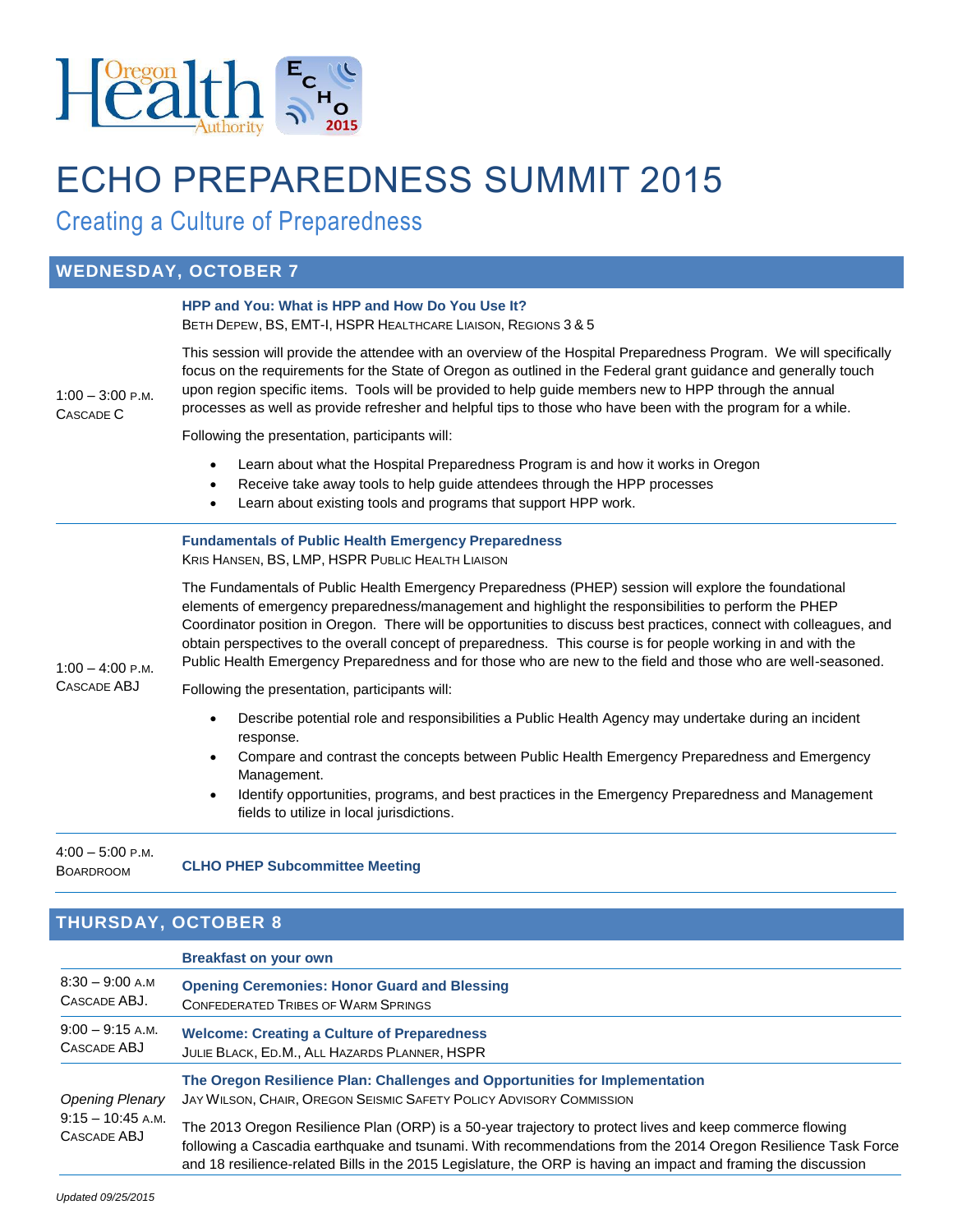locally and across the State on how prepared we need to be. What remains to be established is a holistic approach to community resilience as it translates into day-to-day human services and social networks that will become even more critical during and after a disaster. We need to recognize our Cascadia catastrophe as a "mass displacement" event that will require sustained investments for mass care, shelter and transitional housing for tens of thousands of Oregonians.

Following the presentation, participants will:

- Understand the purpose, goals and objectives of the Oregon Resilience Plan.
- Better appreciate the vulnerable interdependencies between buildings and infrastructure that our communities rely on.
- Have a better understanding of the role of public health and healthcare in planning for a Cascadia event.

# 10:45 – 11:00 <sup>A</sup>.M. **Break**

**Meeting Human Needs through Collaboration: The Role of Public Health and Health Care in ESF-6 Mass Care (CASCADE E)**

CURTIS PEETZ, DIRECT SERVICES SUPPORT MANAGER, OREGON ESF-6 STAN THOMAS, OR EMERGENCY PREPAREDNESS AND BUSINESS CONTINUITY PROGRAM MANAGER

Meeting human needs – through collaboration. Presentation attendees will be provided with an overview of the role, responsibilities of Emergency Support Function 6 (ESF-6) at the state level. ESF-6 and ESF-8 focus to ensure that human needs are identified and addressed when an emergency occurs. Learn about the interconnected relationships between these two support functions and how public health and health care organizations can collaborate with ESF-6 agencies to address human needs. Participants are encouraged to come prepared with questions about how ESF-6 agencies may be able to support their operations; and to share information about their capabilities to support ESF-6 needs.

Following the presentation, participants will:

- Have a greater understanding how ESF-6 at the state level is organized and the resources and support ESF-6 agencies can provide to public health and health care agencies.
- Have a greater understanding about the support ESF-6 will need from public health and health care facilities.
- Be better prepared to partner and collaborate with ESF-6 agencies as they are preparing to update local preparedness/response/recovery plans, identifying exercise opportunities, or responding to an emergency.

#### *Morning Breakout* 11:00 A.M. – 12:30 P.M. **Cascadia Earthquake – Are We Ready Yet? (CASCADE G)** LARRY TORRIS, MBA, LP, ALL HAZARDS PLANNER, HSPR

Following the presentation, participants will:

- Understand the Cascadia ESF 8 Planning to date and the work still to do.
- Understand the federal resources available for the ESF 8 response.
- Understand what/when assistance/resources will be coming and expectation management.

#### **Active Shooters: Pre-Attack Behaviors and Indicators (CASCADE D)**

MARK MCBRYDE, FBI SPECIAL AGENT

Active shooters engage in behaviors and exhibit specific, identifiable characteristics that precede and are related to their attacks. Frequently these factors have been noted by others, often by those closest to the shooter, however aren't recognized as the serious clues that they are. Detection of these behaviors, coupled with a multidisciplinary approach which includes law enforcement and medical clinicians, provides for varied opportunities for management of the threat and disruption of the intended violence.

Following the presentation, participants will:

- Gain insight into noted pre-attack indicators.
- Recognize common myths and misperceptions regarding active shooters.
- Identify threat management strategies.

#### **Preparing and Planning for an Alternate Care Facility (CASCADE C)**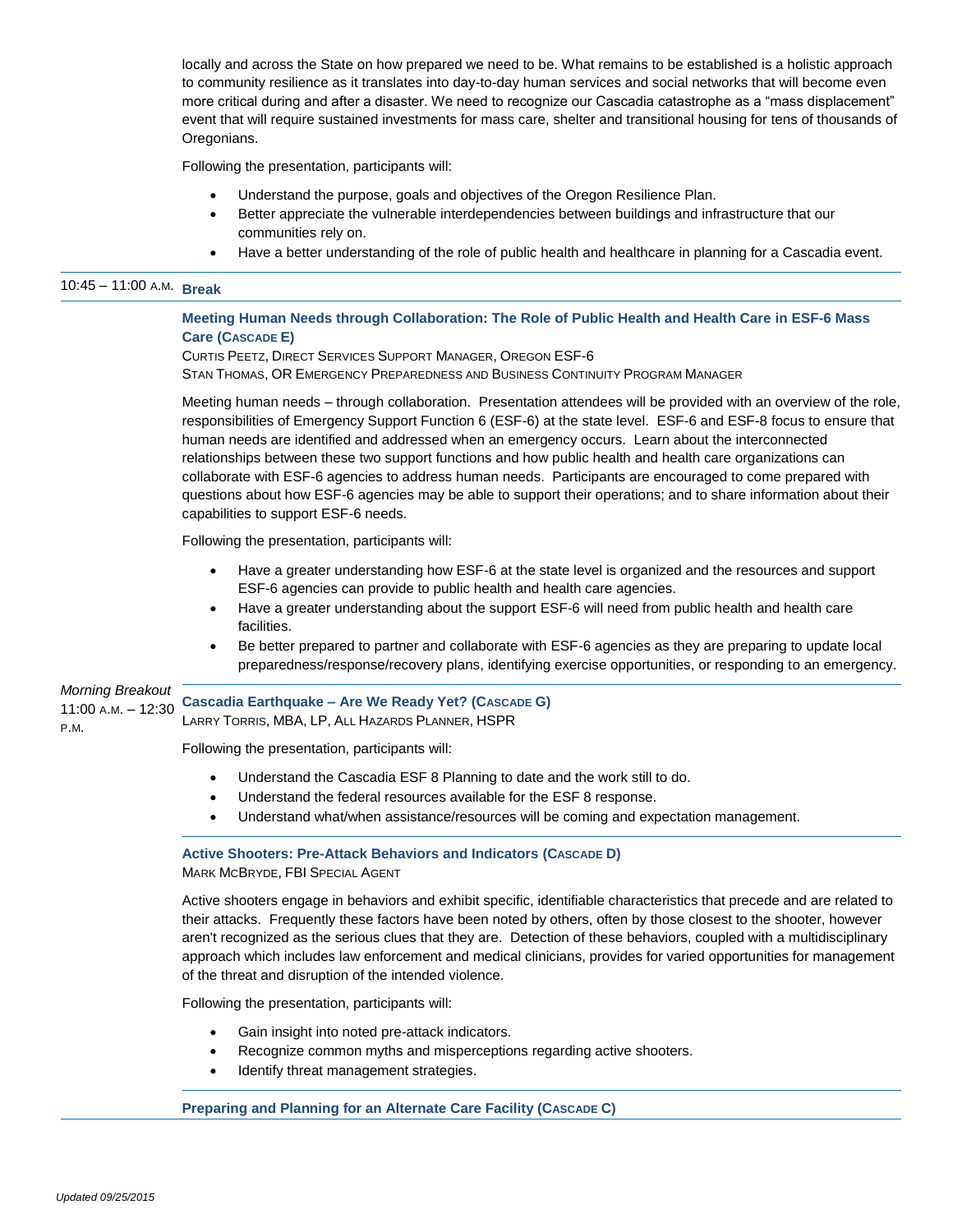APRIL BROCK, INCIDENT PREPAREDNESS COORDINATOR, GRANDE RONDE HOSPITAL HALEIGH LESLIE, MPH, YAMHILL COUNTY PUBLIC HEALTH PHEP COORDINATOR ED FLICK, MARION COUNTY EMERGENCY MANAGER

In this breakout session, participants will partake in discussions with presenters on developing, implementing and exercising an Alternate Care Facility and the plans that are required. The presentation will also include discussion on trainings available.

Following the presentation, participants will:

- Differentiate between Alternate Care Facilities and Shelters.
- Identify two community partners that can assist with Alternate Care Facility planning.
- Recognize the steps to developing an Alternate Care Facility in a community.

**Local Experiences in Public Health Preparedness and Response I: Addressing Life-Critical and Essential Psychotropic Medications for Emergency Preparedness in Coos County (CASCADE F)** NICOLE BOWMAN, AMERICORPS VISTA ALUMNI, AMERICORPS VISTA/OHA PARTNERSHIP; COOS HEALTH & WELLNESS

The mission of this project was to develop a comprehensive list of life-critical and psychotropic medications used in Coos County, in order to establish an initial request for medication supply after a major event that interrupts the normal pharmaceutical supply chain for greater than 72 hours. Obtaining this information is important due to the increased morbidity and mortality rates that follow such events due to the lack of access to life-critical medications. In this presentation, we will review the process we used to obtain this type of data, as well as provide recommendations for any future corresponding projects.

Following the presentation, participants will:

- Have an increased understanding of the importance in addressing preparedness with pharmaceutical usage in the community
- Comprehend the basic steps taken and resources that were used within Coos County's pilot project of Emergency Pharmaceutical Preparedness
- Have an understanding of what additional steps and considerations should be taken in future corresponding projects

**Local Experiences in Public Health Preparedness and Response II: Water, Water Everywhere… (CASCADE F)** SUE MOHNKERN, PUBLIC HEALTH EMERGENCY PREPAREDNESS PROGRAM SUPERVISOR, WASHINGTON COUNTY PUBLIC **HEALTH** 

…but not a drop to drink. Have you developed a partnership between your county water provider(s), emergency management, and public health for those Boil Water Notice or Do Not Use water events? Washington County, with thirteen large water providers (and over 100 water providers in total) has been collaborating over the past few years to develop procedures, protocols and a close collaboration between water providers, public health, and emergency management in order to respond to water events. Participants will take away the procedures and algorithms that have been developed and tested in Washington County, as well as some thoughts and ideas for use in their own jurisdictions.

Following the presentation, participants will:

- Identify some of the challenges that may be faced in dealing with water events.
- Have tested procedures and algorithms to adapt for use in their own jurisdictions.
- Identify future steps

| 12:30 – 1:30 р.м.                       | Lunch / State of the HSPR / Creating a Culture of Preparedness (CASCADE ABJ)<br>MIKE HARRYMAN, MA, DIRECTOR OF EMERGENCY OPERATIONS, OREGON HEALTH SECURITY PREPAREDNESS AND RESPONSE<br>JULIE BLACK, ED.M., ALL HAZARDS PLANNER, HSPR                                                                                                                     |
|-----------------------------------------|------------------------------------------------------------------------------------------------------------------------------------------------------------------------------------------------------------------------------------------------------------------------------------------------------------------------------------------------------------|
| $1:30 - 1:45$ P.M.                      | <b>Break</b>                                                                                                                                                                                                                                                                                                                                               |
| Afternoon Plenary<br>$1:45 - 3:15$ P.M. | The Connected Community: The Key to Resilience and Brilliance (CASCADE ABJ)<br>ANA-MARIE JONES, EXECUTIVE DIRECTOR, COLLABORATING AGENCIES RESPONDING TO DISASTERS                                                                                                                                                                                         |
|                                         | This talk will underscore how community connectedness is the true key to building communities where all people<br>can thrive in the face of both challenges and opportunities. Leveraging lessons learned from across the country, as<br>well as research from different fields — including advertising and marketing, optimism, brain function, etc. This |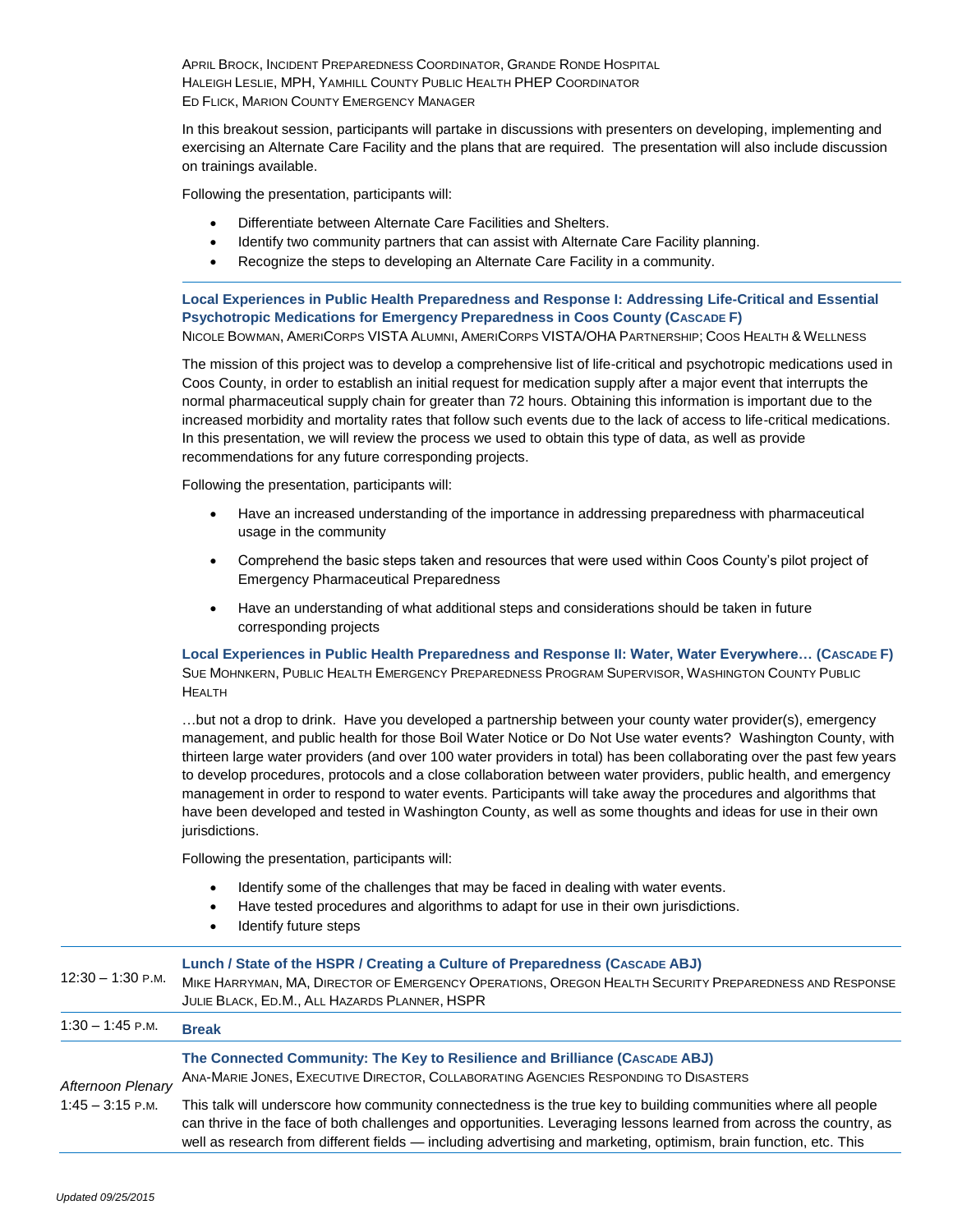presentation is designed to help all summit participants embrace the important role they can play in creating resilient, brilliant, and connected communities.

| Meeting Human Needs through Collaboration: The Role of Public Health and Health Care in ESF-6 Mass<br><b>Care (CASCADE E)</b><br>CURTIS PEETZ, DIRECT SERVICES SUPPORT MANAGER, OREGON ESF-6<br>STAN THOMAS, OREGON EMERGENCY PREPAREDNESS AND BUSINESS CONTINUITY PROGRAM MANAGER<br>*See morning breakout for description<br>Resource Ordering and Logistics Coordination Workshop (CASCADE C)<br>BILL MARTIN, PROGRAM ANALYST TEAM LEAD, OREGON OFFICE OF EMERGENCY MANAGEMENT<br>The intended presentation is focused on discussion of how and why logistics works the way that it does between<br>local emergency management, the state, and federal partners. Information about pre-scripted missions,<br>requirements for effective ordering, and W's and H of accomplishing the tasks needed to support each other.<br>Following the presentation, participants will:<br>Increase understanding of logistics requirements.<br>Review basic information on OpsCenter<br>Work through a logistics request scenario<br>Cascadia Earthquake - Are We Ready Yet? (CASCADE G)<br>LARRY TORRIS, MBA, LP, ALL HAZARDS PLANNER, HSPR<br>*See morning breakout for description<br>Afternoon Breakout<br><b>Active Shooters: Pre-Attack Behaviors and Indicators (CASCADE D)</b> |
|-------------------------------------------------------------------------------------------------------------------------------------------------------------------------------------------------------------------------------------------------------------------------------------------------------------------------------------------------------------------------------------------------------------------------------------------------------------------------------------------------------------------------------------------------------------------------------------------------------------------------------------------------------------------------------------------------------------------------------------------------------------------------------------------------------------------------------------------------------------------------------------------------------------------------------------------------------------------------------------------------------------------------------------------------------------------------------------------------------------------------------------------------------------------------------------------------------------------------------------------------------------------------------|
|                                                                                                                                                                                                                                                                                                                                                                                                                                                                                                                                                                                                                                                                                                                                                                                                                                                                                                                                                                                                                                                                                                                                                                                                                                                                               |
|                                                                                                                                                                                                                                                                                                                                                                                                                                                                                                                                                                                                                                                                                                                                                                                                                                                                                                                                                                                                                                                                                                                                                                                                                                                                               |
|                                                                                                                                                                                                                                                                                                                                                                                                                                                                                                                                                                                                                                                                                                                                                                                                                                                                                                                                                                                                                                                                                                                                                                                                                                                                               |
|                                                                                                                                                                                                                                                                                                                                                                                                                                                                                                                                                                                                                                                                                                                                                                                                                                                                                                                                                                                                                                                                                                                                                                                                                                                                               |
|                                                                                                                                                                                                                                                                                                                                                                                                                                                                                                                                                                                                                                                                                                                                                                                                                                                                                                                                                                                                                                                                                                                                                                                                                                                                               |
|                                                                                                                                                                                                                                                                                                                                                                                                                                                                                                                                                                                                                                                                                                                                                                                                                                                                                                                                                                                                                                                                                                                                                                                                                                                                               |
|                                                                                                                                                                                                                                                                                                                                                                                                                                                                                                                                                                                                                                                                                                                                                                                                                                                                                                                                                                                                                                                                                                                                                                                                                                                                               |
|                                                                                                                                                                                                                                                                                                                                                                                                                                                                                                                                                                                                                                                                                                                                                                                                                                                                                                                                                                                                                                                                                                                                                                                                                                                                               |
| MARK MCBRYDE, FBI SPECIAL AGENT                                                                                                                                                                                                                                                                                                                                                                                                                                                                                                                                                                                                                                                                                                                                                                                                                                                                                                                                                                                                                                                                                                                                                                                                                                               |
| *See morning breakout for description                                                                                                                                                                                                                                                                                                                                                                                                                                                                                                                                                                                                                                                                                                                                                                                                                                                                                                                                                                                                                                                                                                                                                                                                                                         |
| Local Experiences in Public Health Preparedness and Response III: Measles Protocol in the Portland-Metro<br><b>Area (CASCADE F)</b><br>ROBIN HOLM, BS, CEM, ME, MULTNOMAH COUNTY HEALTH DEPARTMENT<br>LAURA REYNOLDS, RN, BSN, MPH, MULTNOMAH COUNTY HEALTH DEPARTMENT                                                                                                                                                                                                                                                                                                                                                                                                                                                                                                                                                                                                                                                                                                                                                                                                                                                                                                                                                                                                        |
| The Disneyland measles outbreak of 2014-15 emphasized the importance of controlling highly communicable<br>diseases in our communities. The Portland metro area started working with community partners and schools<br>before the outbreak started with the goal of creating a measles protocol for schools and daycares. During this<br>session, we will discuss the public health significance of a measles case in a school, identify key steps and<br>stakeholders needed to coordinate a measles investigation and explain the overall protocol we created in the<br>Portland metro-area. Key topics include: medical assessment, exclusion, contact management, post-exposure<br>prophylaxis and communication.                                                                                                                                                                                                                                                                                                                                                                                                                                                                                                                                                         |
| Following the presentation, participants will:                                                                                                                                                                                                                                                                                                                                                                                                                                                                                                                                                                                                                                                                                                                                                                                                                                                                                                                                                                                                                                                                                                                                                                                                                                |
| Understand the public health significance of a measles case in a school<br>Identify key steps and stakeholders needed to coordinate a measles investigation<br>Become familiar with the measles protocol process developed in the Portland metro-area                                                                                                                                                                                                                                                                                                                                                                                                                                                                                                                                                                                                                                                                                                                                                                                                                                                                                                                                                                                                                         |
| <b>Break</b>                                                                                                                                                                                                                                                                                                                                                                                                                                                                                                                                                                                                                                                                                                                                                                                                                                                                                                                                                                                                                                                                                                                                                                                                                                                                  |
| <b>Social night - (Crossings Restaurant and Bar)</b><br>Come join your conference planning team and fellow attendees for this opportunity to connect, converse and have a<br>good time.<br>No host bar.<br>Games will be available.                                                                                                                                                                                                                                                                                                                                                                                                                                                                                                                                                                                                                                                                                                                                                                                                                                                                                                                                                                                                                                           |
|                                                                                                                                                                                                                                                                                                                                                                                                                                                                                                                                                                                                                                                                                                                                                                                                                                                                                                                                                                                                                                                                                                                                                                                                                                                                               |

# **FRIDAY, OCTOBER 9**